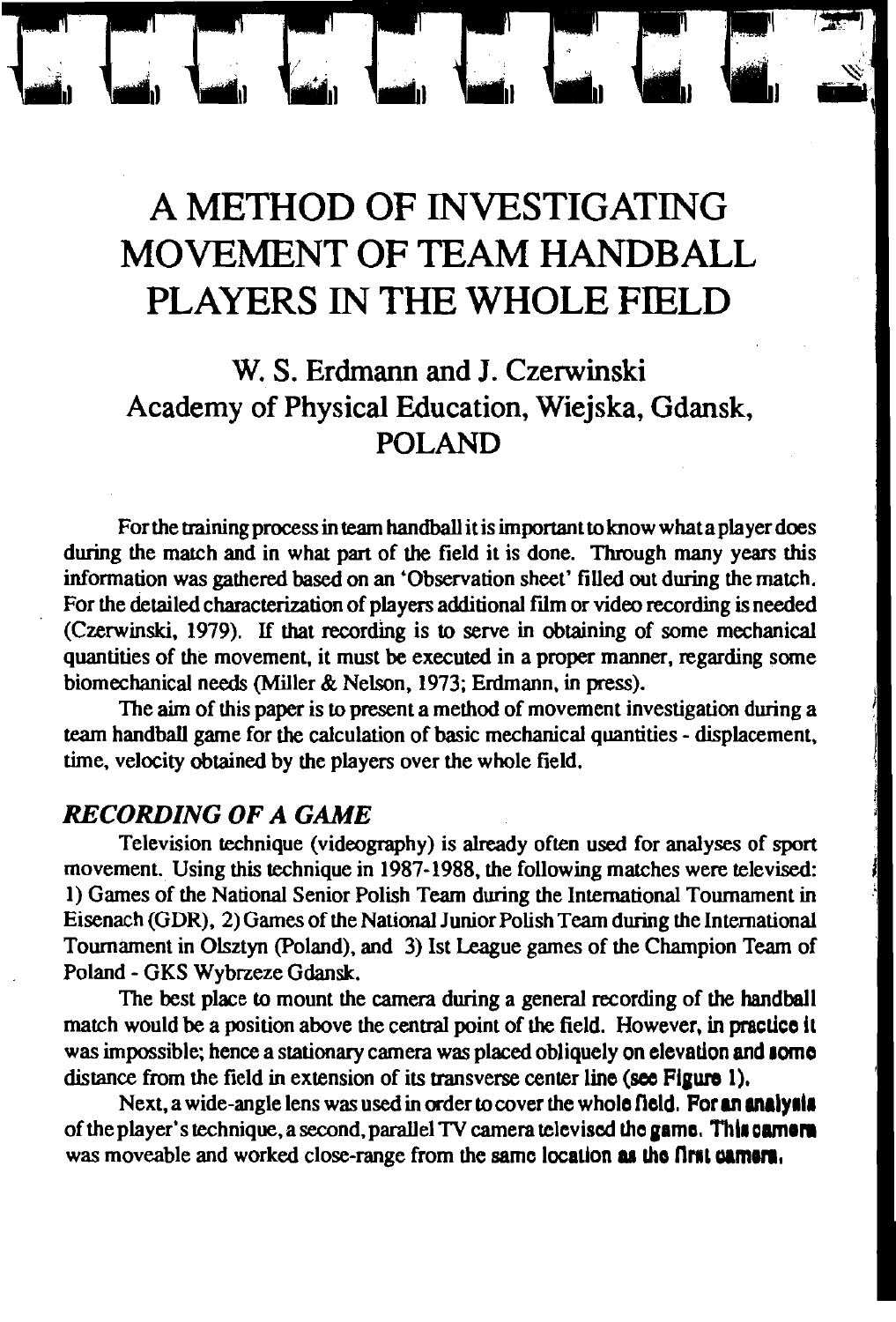

Pigure 1. Placing of the camera.



**Pigure 2.** The goal as the system of co-<br>ordinates.



Pigure 3. Deformation of the oblique talevised field.



**Plyre 4. A net of field's co-ordinates.** 

#### *CALCULATION OF DISPLACEMENT*

In a situation where an analysis concerns a movement of not big **gabarits, e.g.**, a movement of goalkeeper, the goal can serve **as** a fixed system of co-ordinates **(see** Figure **2).** whilethe field player's movement isanalyzed, **as** the system of co-ordinatescan serve **the** whole field.

When the field was televised obliquely, a **deformation** of its picture existed **(see**) Figure 3); hence, before the match a 5 cm wide band was put on the field at every 1 m **as** longitudinal as well **as** transverse of **the** field and its position was televised by the camera. During the playback a transparent foil was put on a monitor's screen. On the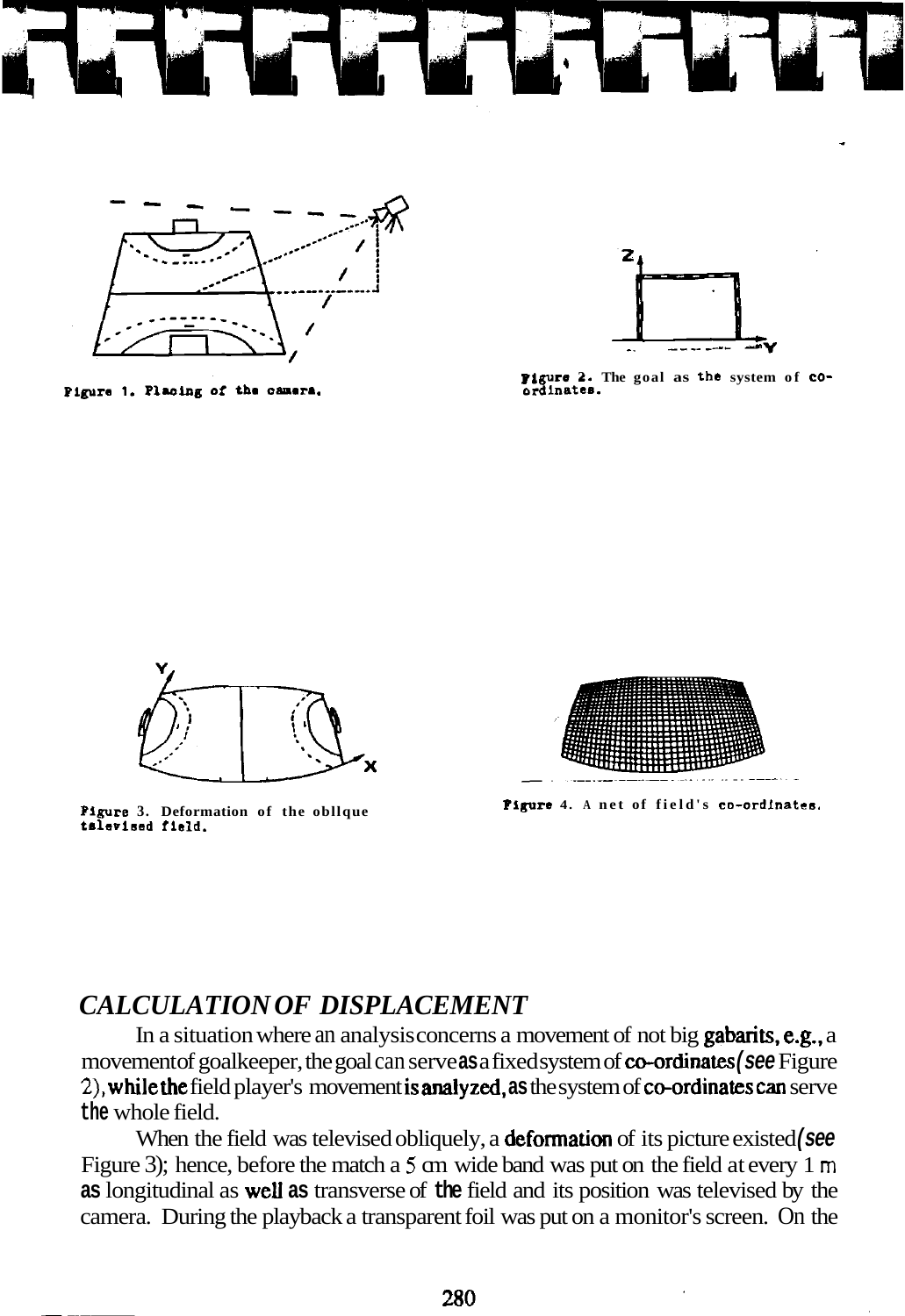

Figure 5. Rounded XI and rectangular X'I' systems of co-ordinates.



Pigure 6. Displacement of a player during<br>a 30 s period.



Figure 7. Cage co-ordinates.



Figure 8. Calculating displacement in spac

foil a contour of the field and positions of the band were reproduced. In that manner a net of co-ordinates was obtained (see Figure 4). With the help of the net a player's position on the field was obtained. A practical accuracy of the positioning was 0.1 m. Using the computer it was possible to shift from the XY system (rounded to the X'Y' system /rectangular) of co-ordinates - see Figure 5.

A position of a player (medium point between feet) was drawn on a separate foils. In that way a series of curves were obtained (see Figure 6). Running with the cursor joined with the computer over the curve. a printout of displacement data was obtained.

For an analysis of a movement in three dimensions cage co-ordinates (see Figure 7) are needed, according to which a space displacement can be discribed (see Figure 8).